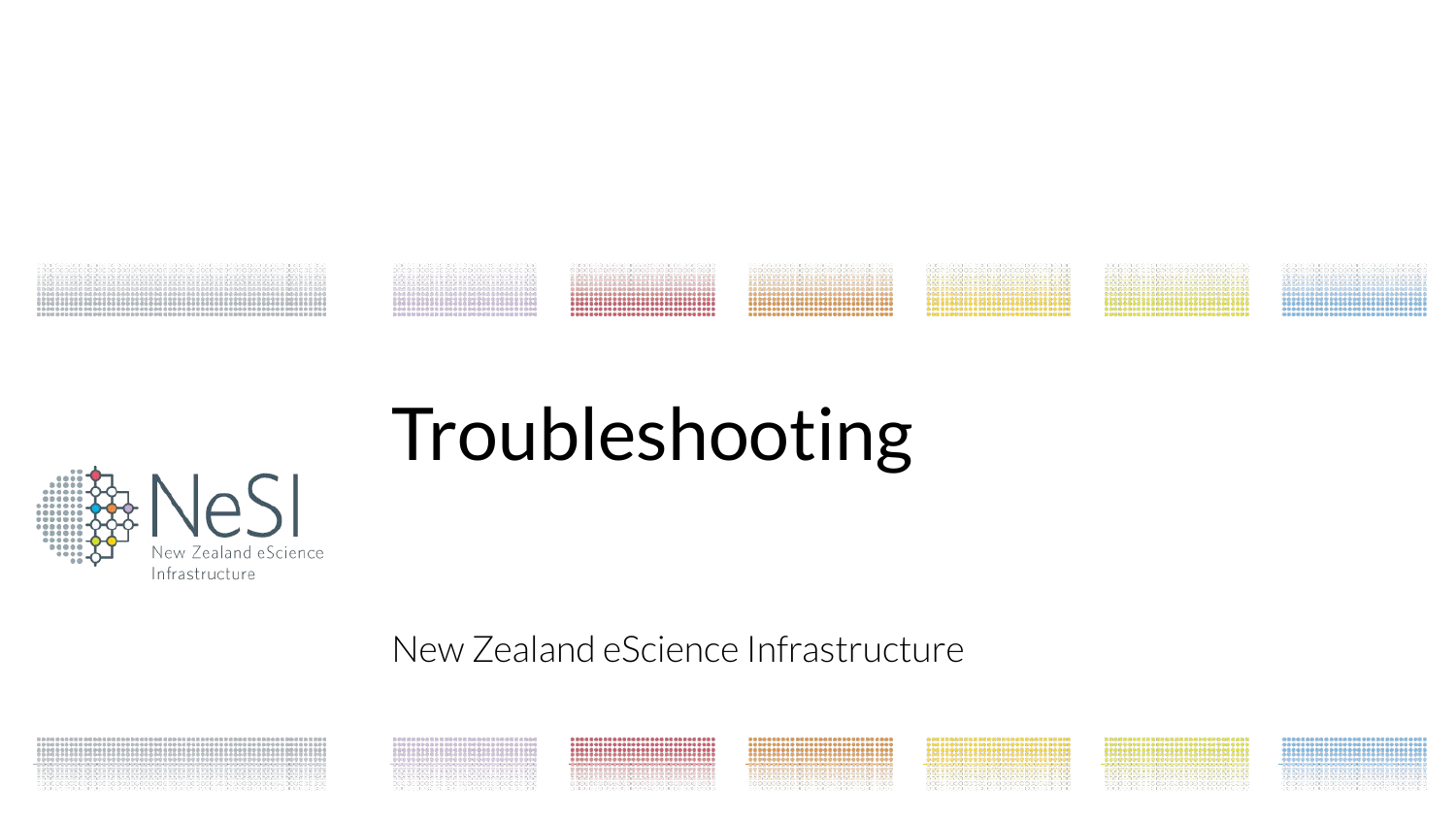### We will cover

- 1. Examples of some common errors on NeSI.
- 2. Troubleshooting Methodology.
- 3. How to get the best help when you do get stuck.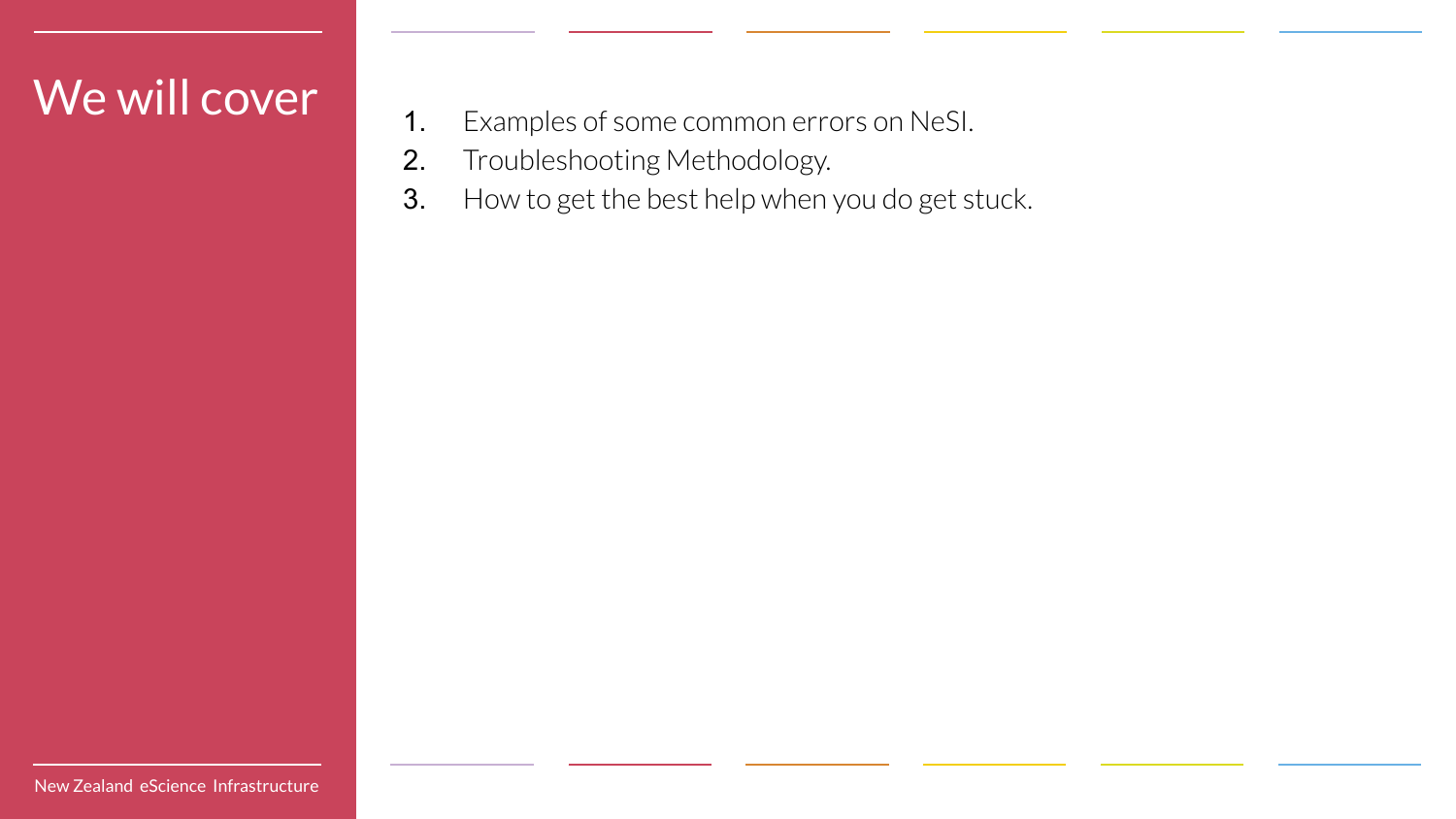Define 'Troubleshooting'



A logical, systematic search for the source of a problem in order to solve it, and make the product or process operational again.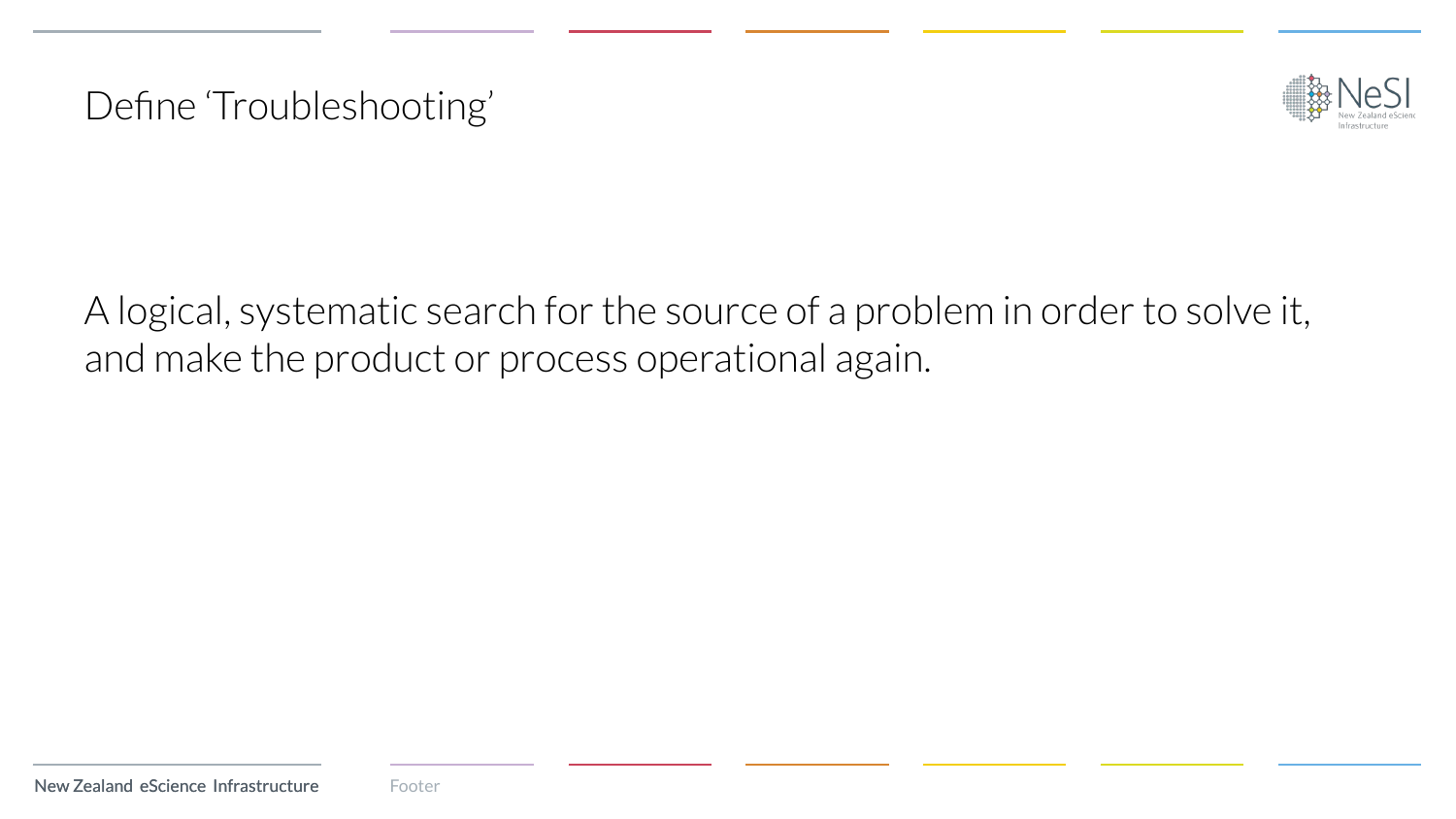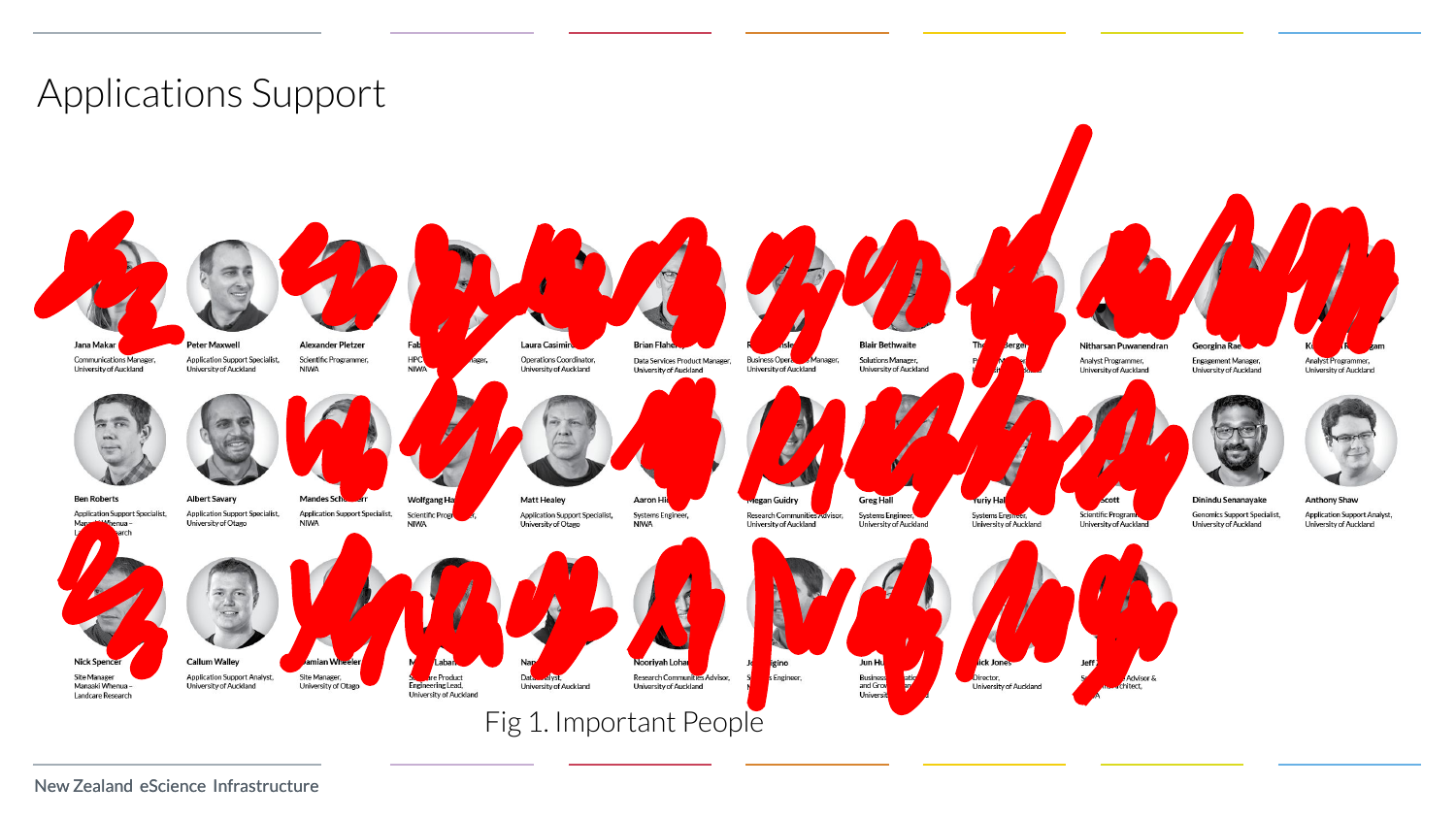

# Common NeSI Errors

New Zealand eScience Infrastructure 02/22/2014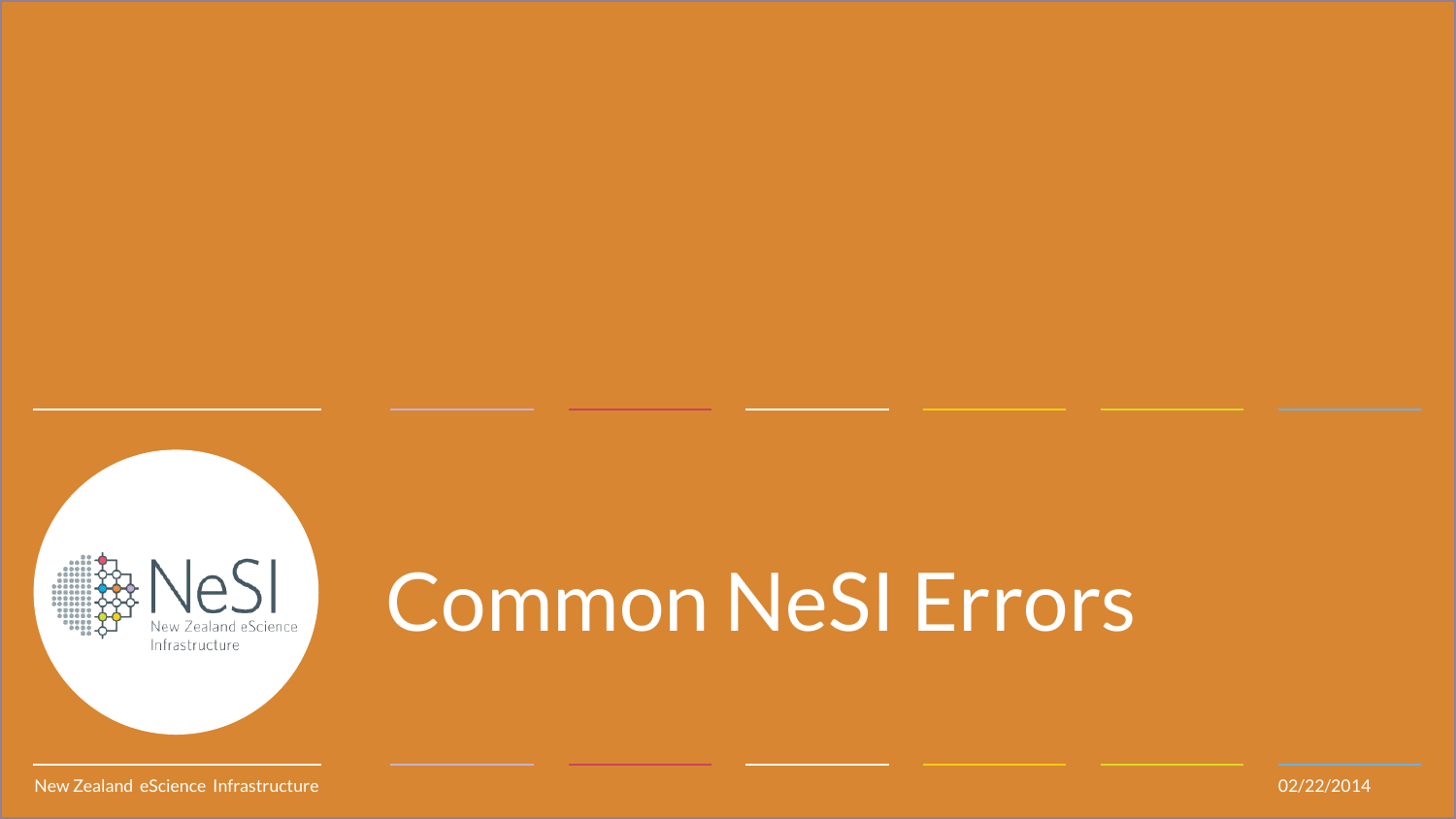## Common **Errors**

### Resource Errors

| <b>TIMEOUT</b><br>CANCELLED DUE TO TIME LIMIT                                          | Not enough walltime                                              |
|----------------------------------------------------------------------------------------|------------------------------------------------------------------|
| oom-kill<br><b>OOM</b><br>OUT_OF_MEMO+<br>Out of Memory                                | Not enough memory.                                               |
| <b>Segmentation Fault</b><br><b>SIGSEGV</b><br><b>SEGFAULT</b><br>Creates .core files. | Code is doing something inappropriate with<br>memory.            |
| <b>SIGBUS</b><br>Bus error                                                             | Code is referring to nonexistent memory (bad<br>memory address). |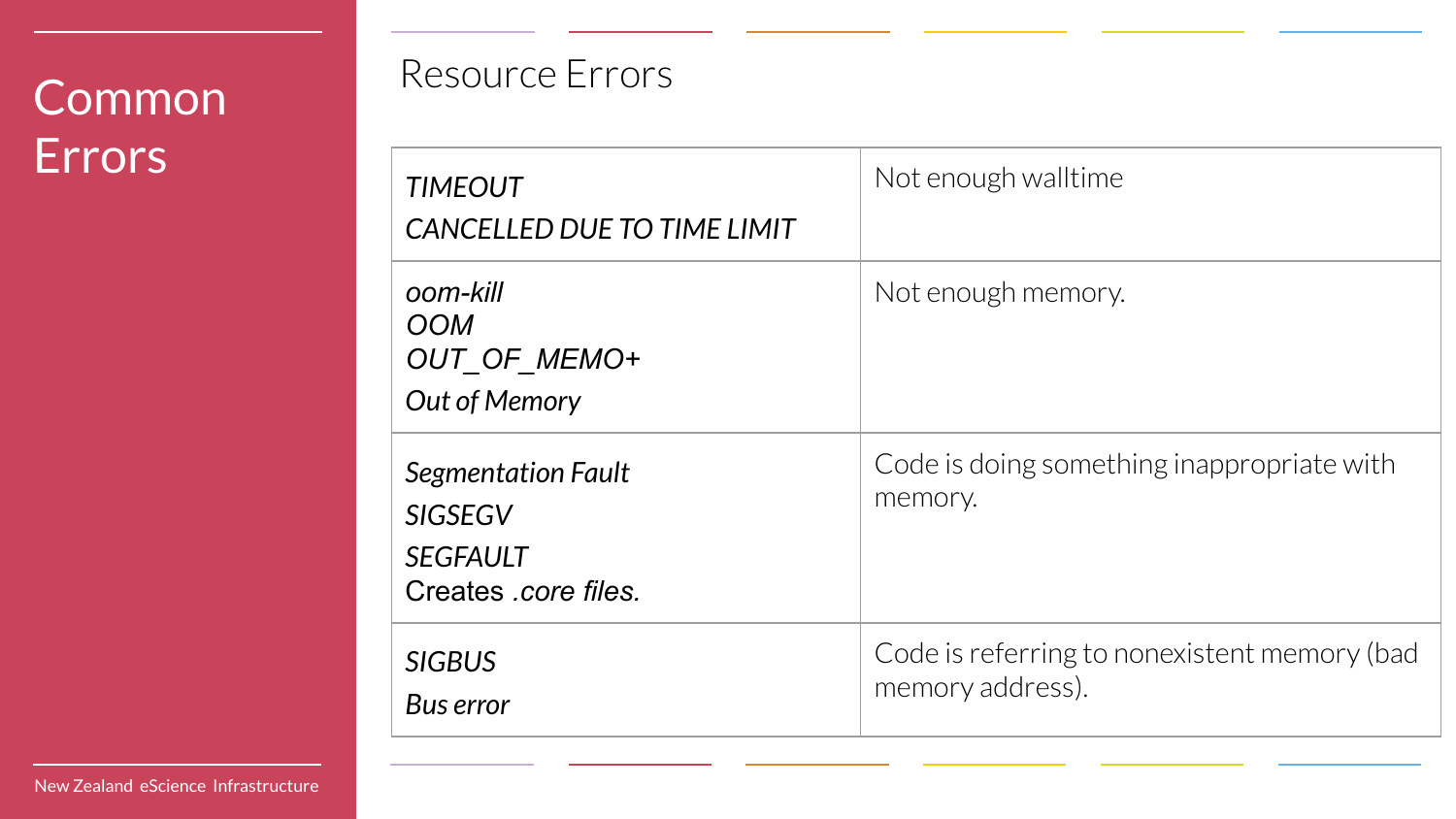## **Common Errors**

### Input Errors

| No input file specified                  | Path error.                                                                                                                       |
|------------------------------------------|-----------------------------------------------------------------------------------------------------------------------------------|
| $^{\wedge}M$<br>bad interpreter<br>$\ln$ | Batch script contains DOS line breaks $(\r \n\r$<br>$d$ os $2$ unix < $fil$ e>                                                    |
| <b>Permission Denied</b>                 | Wrong file/directory permissions.<br>chmod u+rwx <file></file>                                                                    |
| The input works on my local<br>machine!  | Validate with checksums.<br>Develop a simple input as a test. What is broken:<br>the software, your specific input file, or both? |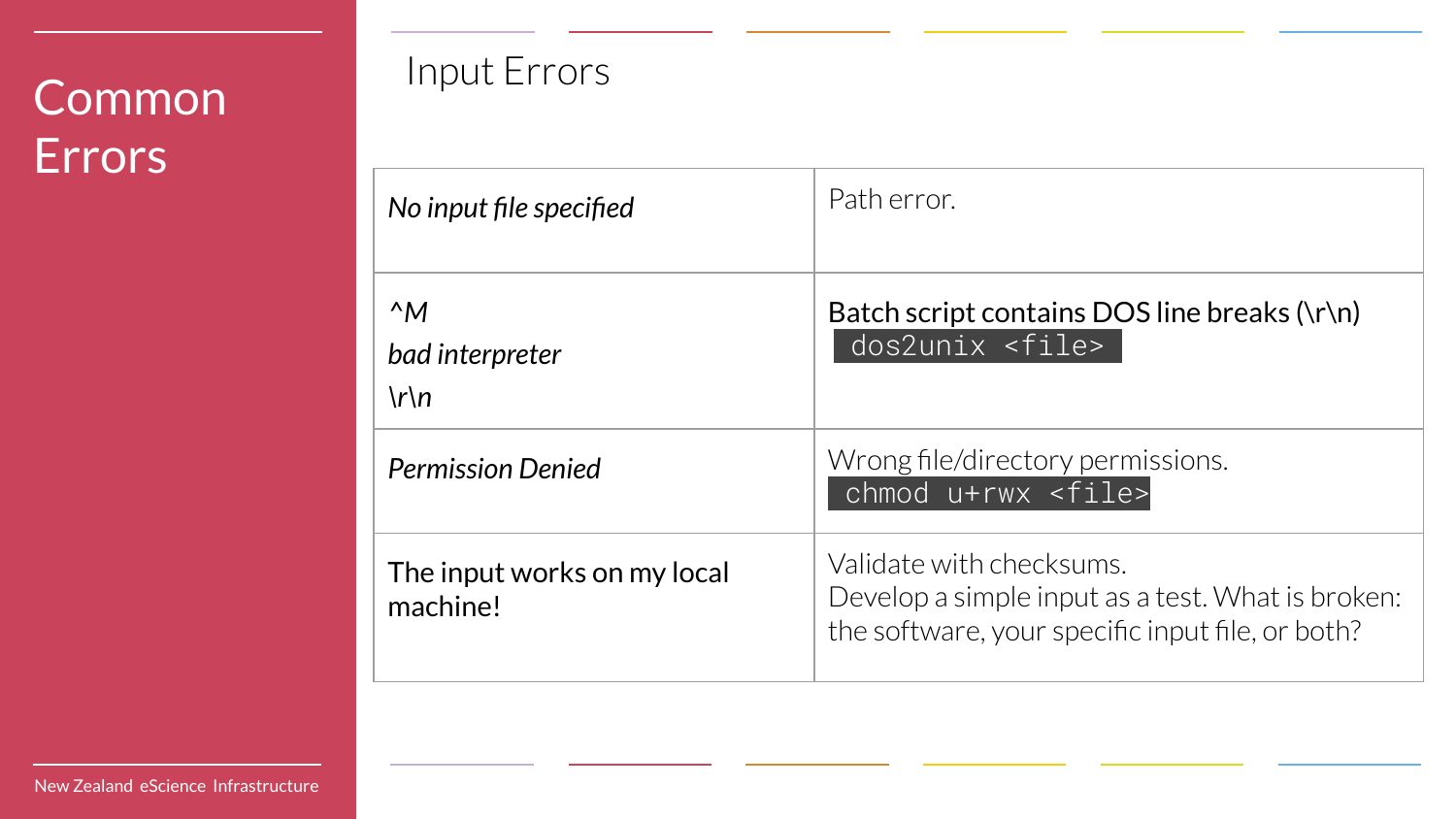## Common Errors

### Queue Errors

| My job doesn't start!        | under<br>Check  <br>squeue -u <usrname><br/>'reason'</usrname>                                                             |
|------------------------------|----------------------------------------------------------------------------------------------------------------------------|
| SBATCH error when submitting | Trying to run 2 debug jobs?<br>Asking for more time/memory/cpus than a node<br>has?<br>Using an expired project?<br>Typos? |
| There are no outputs!        | Check --output in slurm script.<br>Room in filesystem?<br>nn_check_storage_quota<br>Permissions<br>Did the job start?      |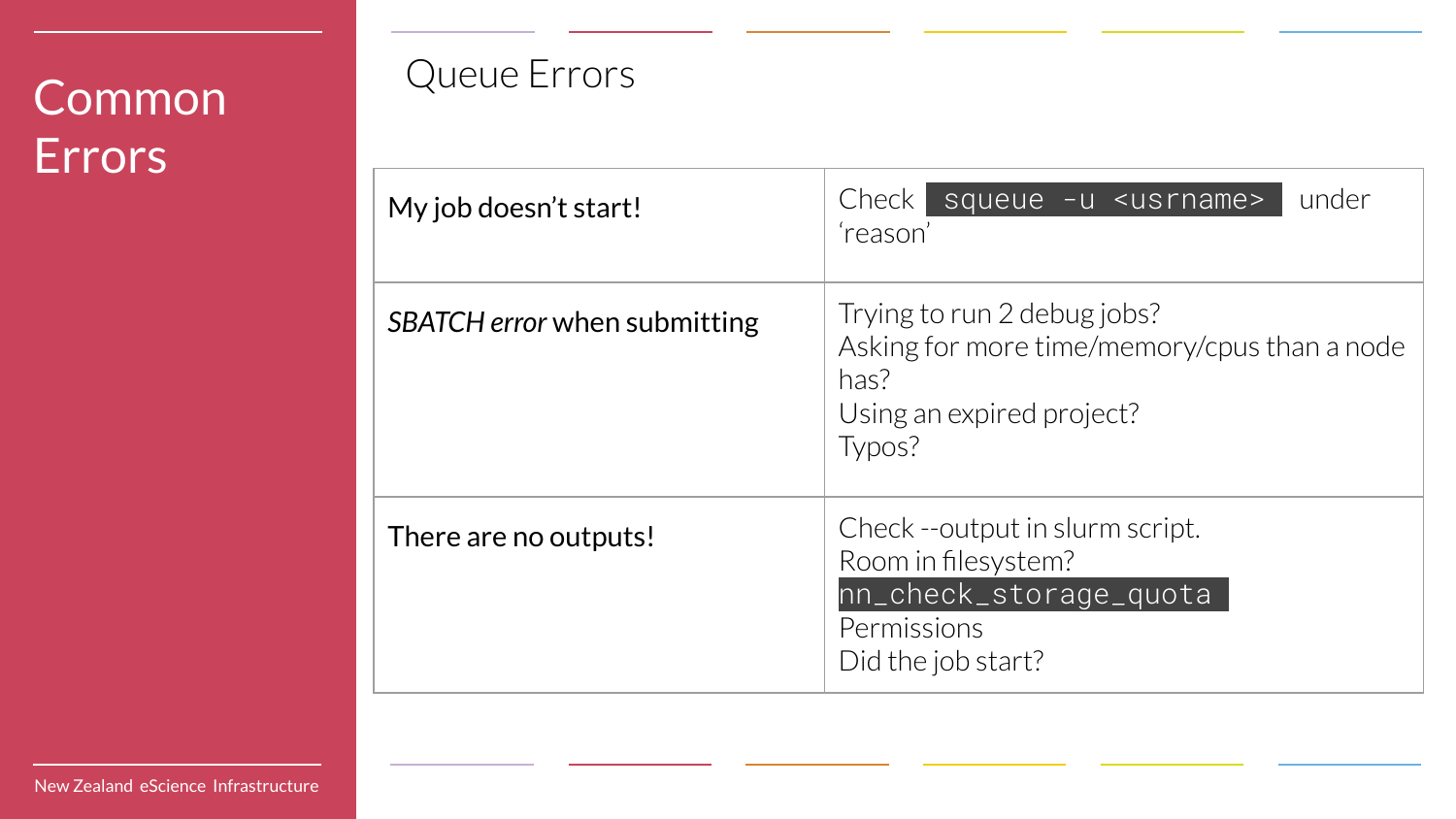## Common **Errors**

### Program Errors

| The following module(s) are<br>unknown: "SOFTWARE" | Error with module load                               |
|----------------------------------------------------|------------------------------------------------------|
| I loaded the module and nothing<br>happened!       | Loading module doesn't do anything by itself.        |
| command not found.                                 | Not loaded modules.                                  |
| It's not working the same as on my<br>desktop.     | Try a different version.<br>Confirm with same input. |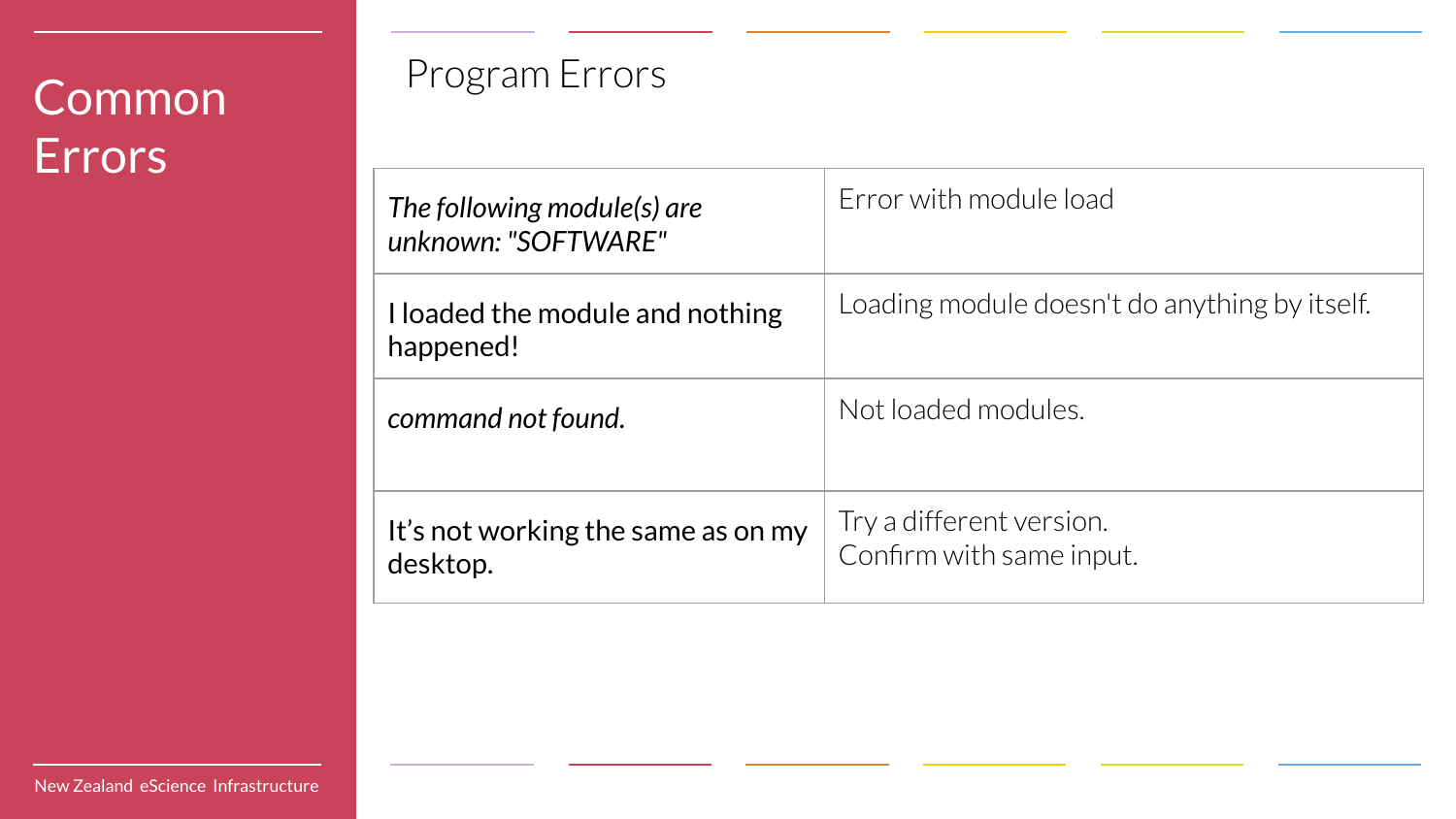

# Methodology

New Zealand eScience Infrastructure 02/22/2014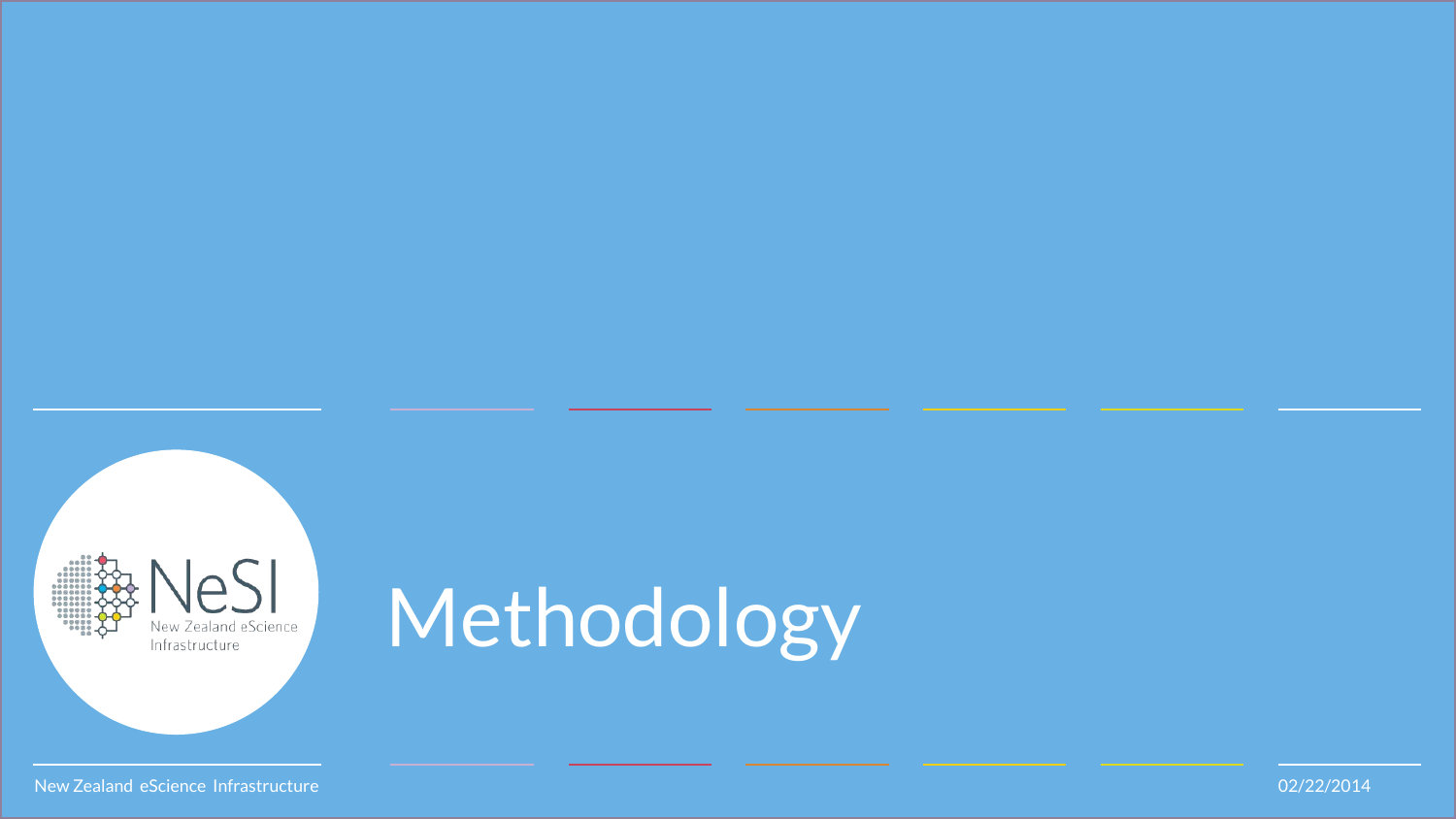



Troubleshooting is an *iterative* process, often using a *process of elimination.*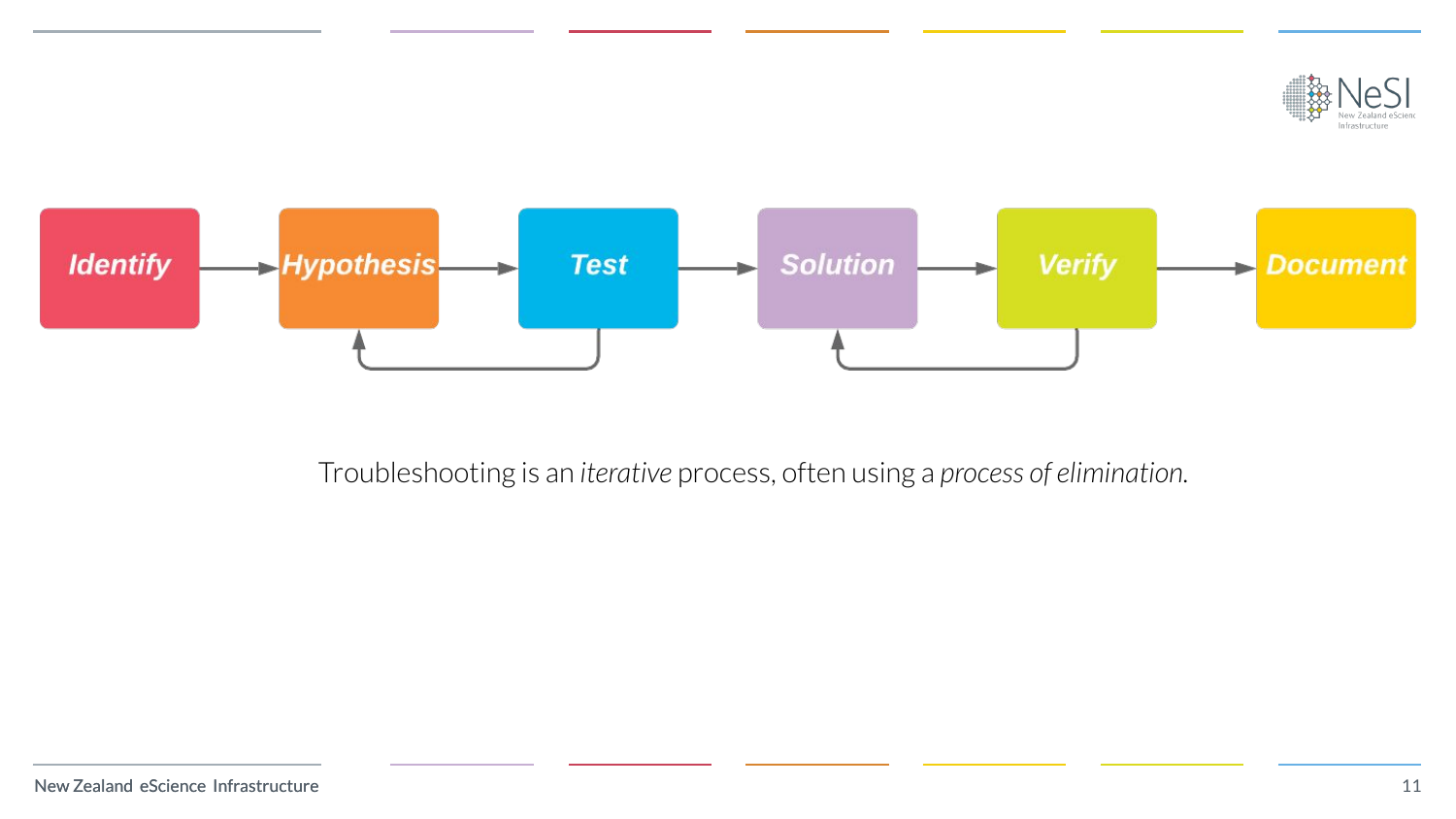## **Identify**

*What is not working as it should be?*

- Aim is to identify *root cause* failure. As opposed to downstream errors (errors caused by errors)
- Information gathering.
	- SLURM
	- Output logs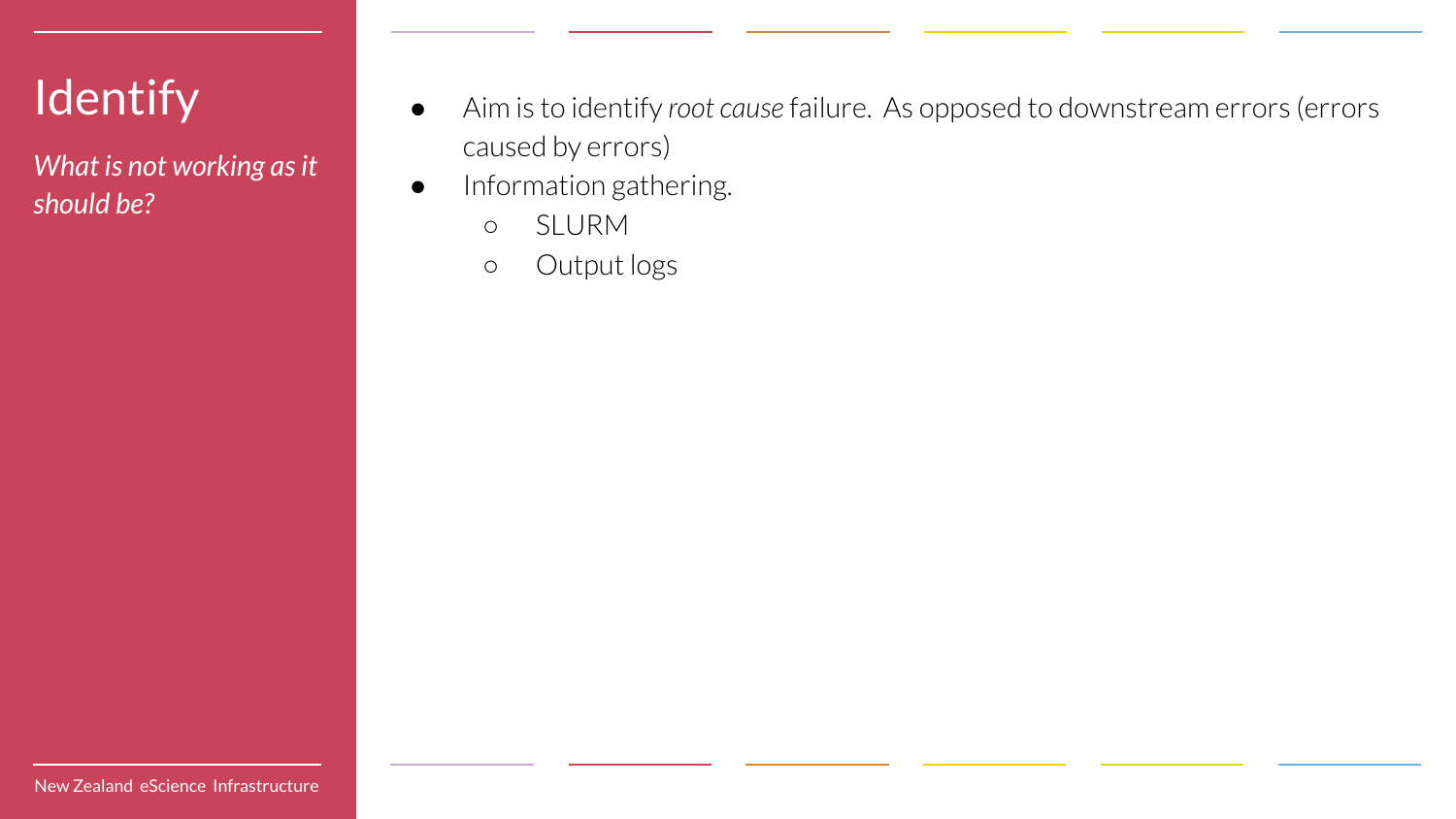### On NeSI - SLURM

#### sacct - provides info on all of your jobs submitted/finished that day.

| JobID        |        | JobName Timelimit                                                    | Submit |  | Start Elapsed TotalCPU Al NT | ReaMem | MaxRSS | State        |        | NodeList Partition |
|--------------|--------|----------------------------------------------------------------------|--------|--|------------------------------|--------|--------|--------------|--------|--------------------|
| 10027373     |        | problem_1  00:30:00 Jan 21 15:13 Jan 21 15:14  00:07:24 00:02.629  6 |        |  |                              | 512Mc  |        | OUT_OF_MEMO+ | wbn094 | large              |
| 10027373.ba+ | batch  |                                                                      |        |  |                              |        |        |              | wbn094 |                    |
| 10027373.ex+ | extern |                                                                      |        |  |                              | 512Mc  | Q.     | COMPI FTFD   | wbn094 |                    |

|          |                                   |     |                   | squeue -u username - provides info on all of your PENDING, RUNNING jobs. |                              |          |        |                       |                    |  |
|----------|-----------------------------------|-----|-------------------|--------------------------------------------------------------------------|------------------------------|----------|--------|-----------------------|--------------------|--|
| 10074260 | JOBID PARTITION PRIORITY<br>large | - 0 | NAMF<br>problem_2 | USER ST<br>cwal219 PD                                                    | START_TIME NOD CPUS FEATURES | N/A 2 16 | (null) | REASON<br>JobHeldUser | TIME LEFT<br>15:00 |  |
|          |                                   |     |                   |                                                                          |                              |          |        |                       |                    |  |

#### nn\_seff *jobid* - provides info on a FINISHED job.

| Job ID: 10078413                                            |
|-------------------------------------------------------------|
| Cluster: mahuika                                            |
| User/Group: cwal219/cwal219                                 |
| State: TIMEOUT (exit code 0)                                |
| Cores: 16                                                   |
| Tasks: 1                                                    |
| Nodes: 16                                                   |
| Job Wall-time: 100.07% 10:00:25 of 10:00:00 time limit      |
| CPU Efficiency: 12.49% 19:59:32 of 6-16:06:40 core-walltime |
| Mem Efficiency: 0.28% 135.82 MB of 46.88 GB                 |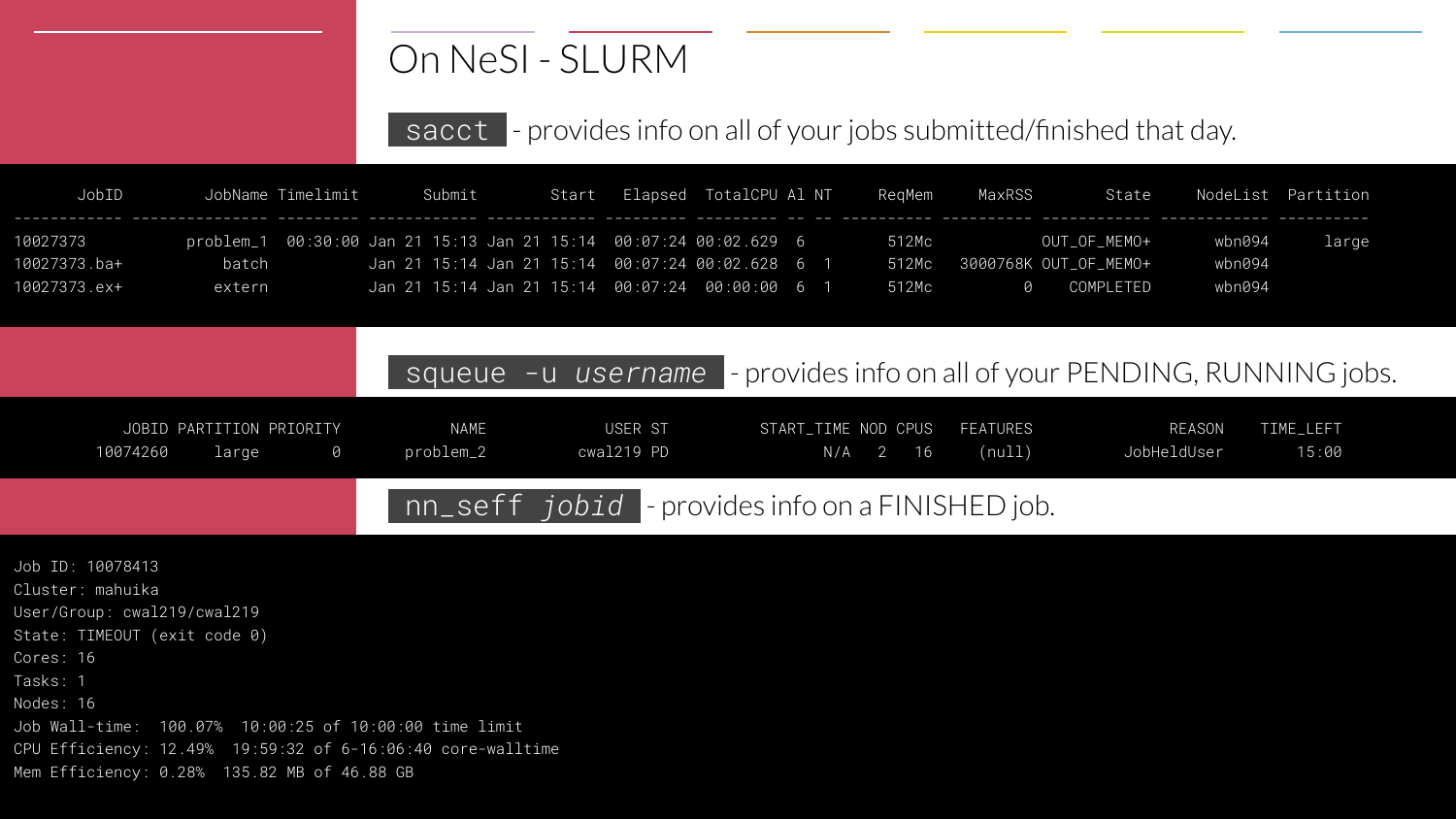## **Identify**

*What is not working as it should be?*

### On NeSI - Output Logs

Logs for *stdout* and *stderr* are specified in the SLURM header

#SBATCH --output=<path>

#### #SBATCH --error=<path>

If no *sdtout* is specified it will go into a file named slurm-<*jobid>*.out .

If no *stderr* specified it will print to the same file as *stdout* (recommended).

The paths can be *relative* or *absolute*.

If output paths are invalid, the **job will run but your outputs will be lost**.

Many applications make their own output. *stdout* is just the output that would be printed to terminal if running interactively.

**Don't delete your error logs >:(**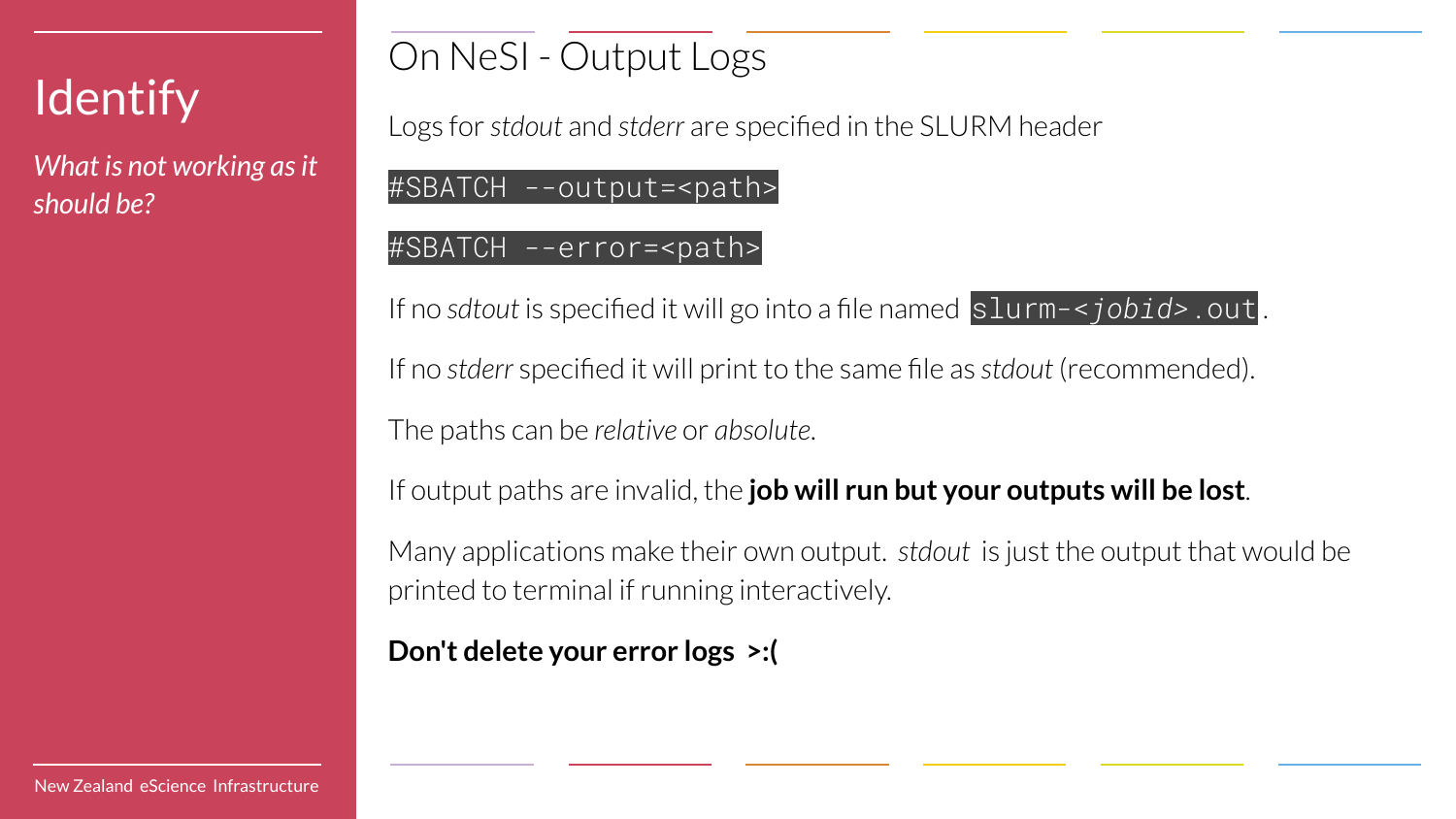## **Identify**

*What is not working as it should be?*

### On NeSI - Output Logs

- Step back though log, from failure until you reach the cause.
- Stack trace / traceback
- May need to run again with a verbose ( $-v$ ) flag or extra print statements.
- tail and grep

#### ⚠ Warning:



Something has gone wrong but is recoverable. Something has gone wrong fatally .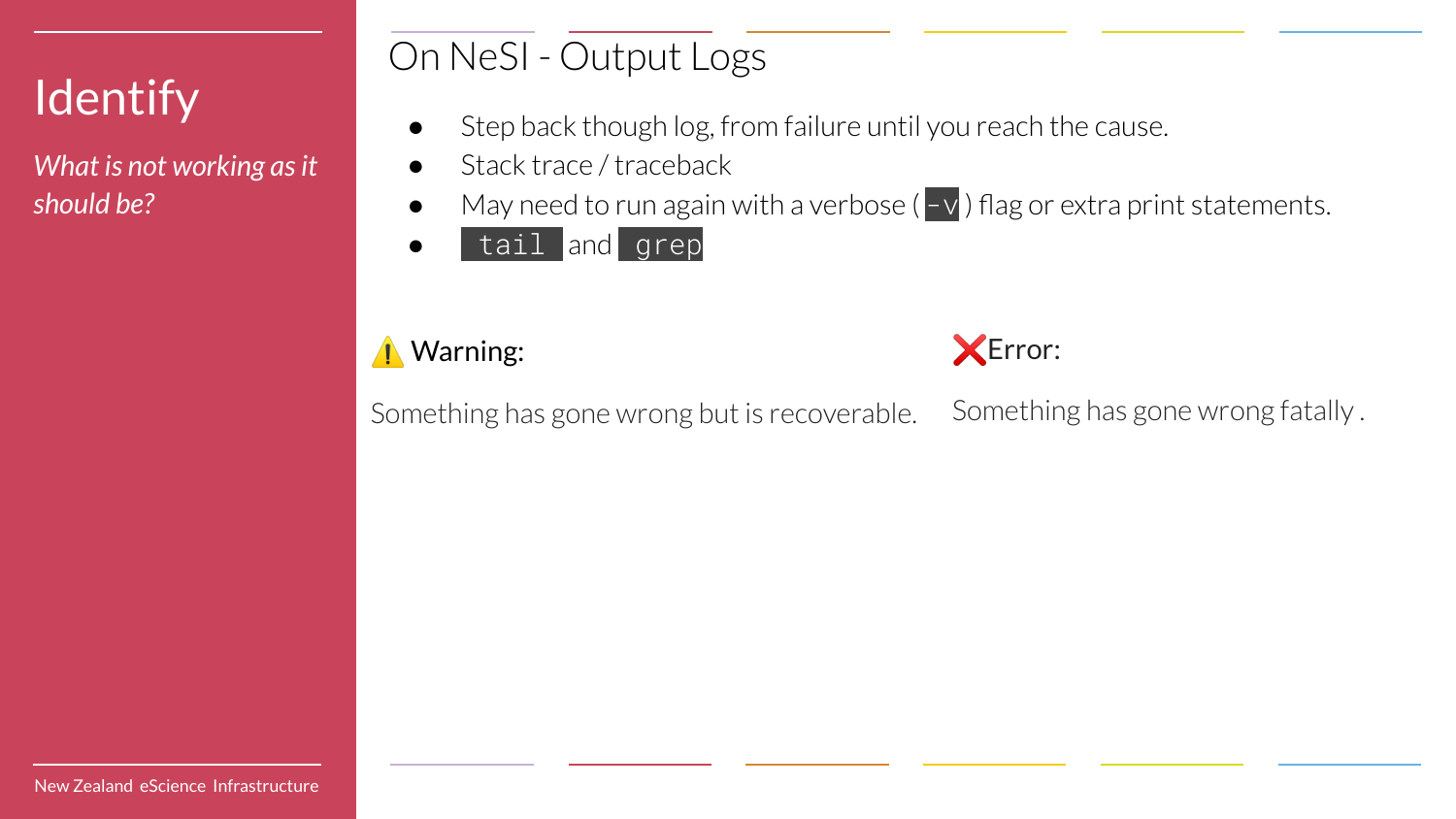### Hypothesis

*What is your best guess?*

- What has changed since it last worked?
- Should something have changed?
- External / Internal?
- If the problem is intermittent, is there a pattern?
- Look for common factors.
- Ask a friend/Google.

*Question the obvious and avoid making assumptions.*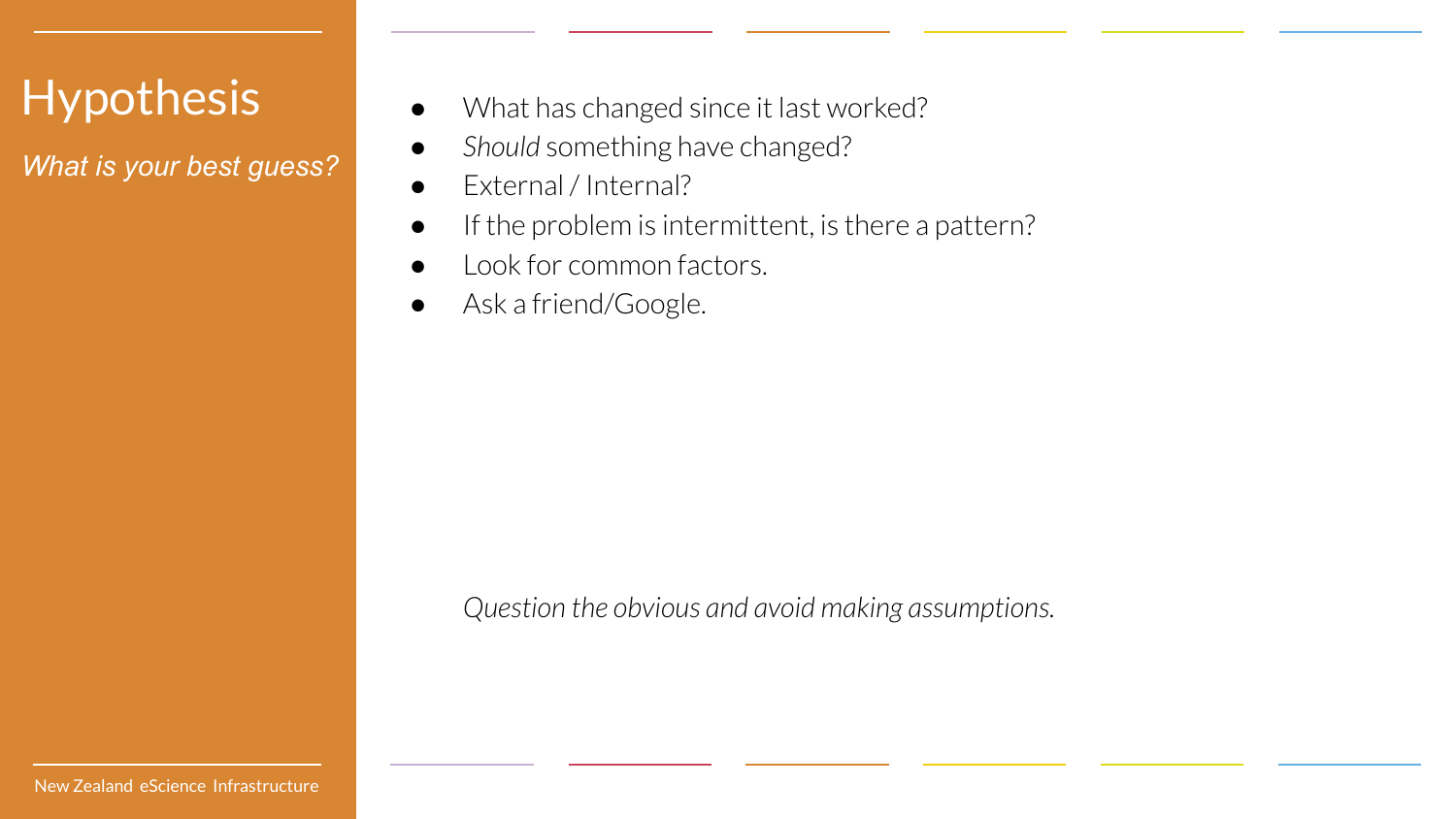

Fig 2. Bus error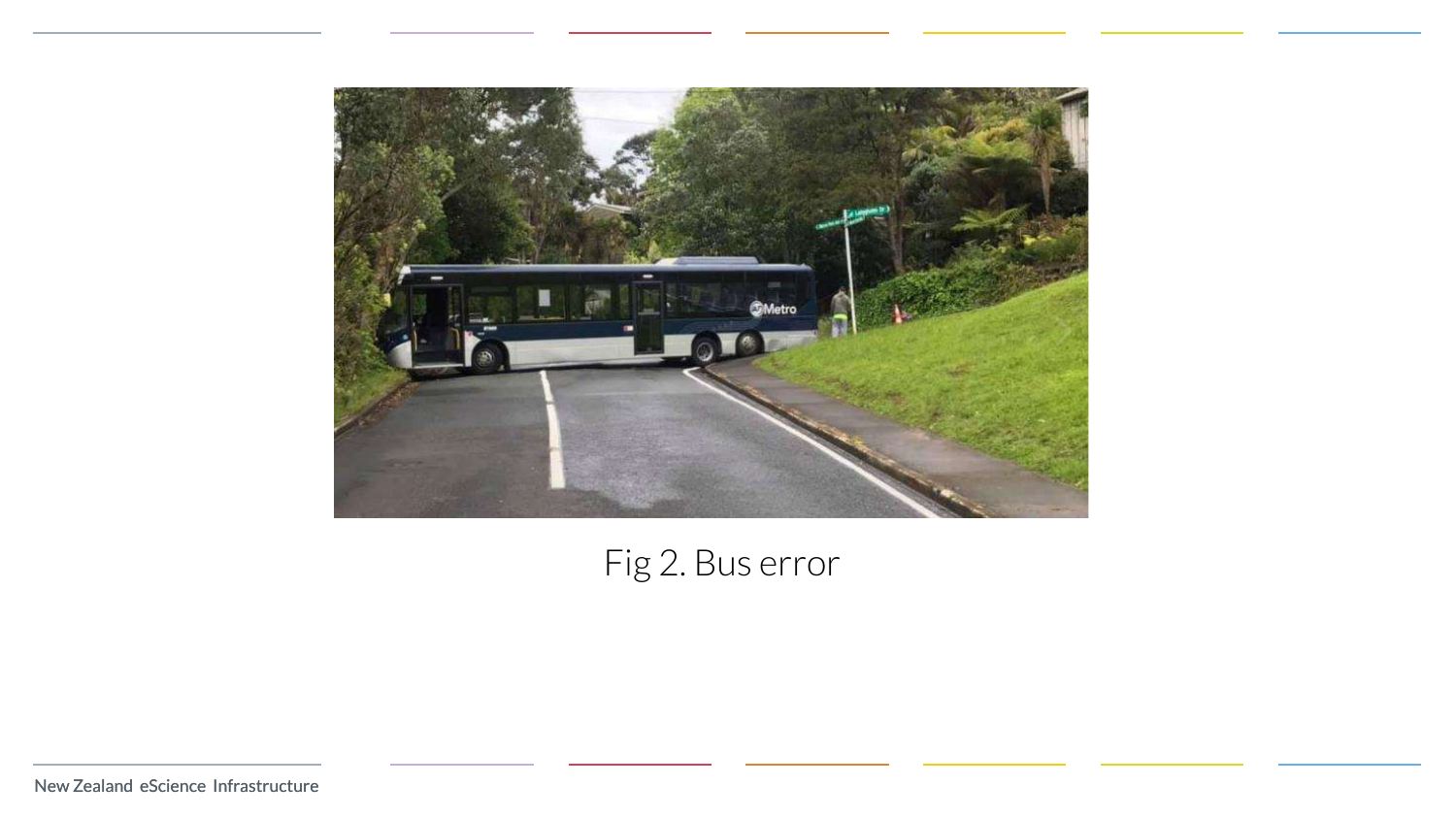### **Test**

*Isolate variable.* 

*Confirm/reject hypothesis.*

- Reproduce the problem in a controlled environment.
- Control independent variables.
- Are there variables that couldn't be controlled?
- Positive or Negative control.
- Consider there *may be multiple factors.*

Design tests in a way that can be repeated quickly. You may have to do this step multiple times.

- Run interactively (login node)
- Short walltime Low memory Few CPUs

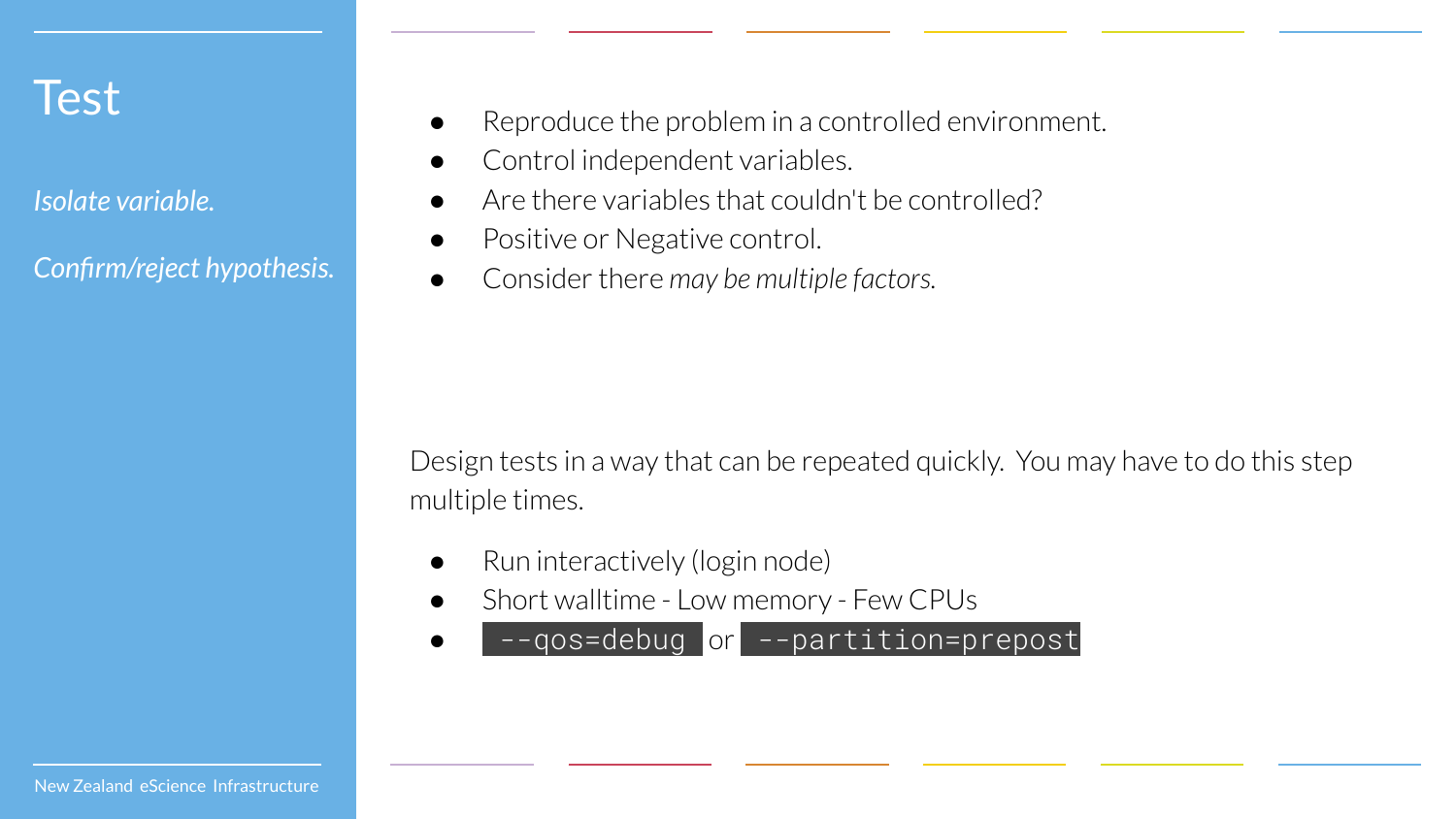

*Isolate variable.* 

*Confirm/reject hypothesis.*

The test disproves your hypothesis...

 $\Box$  Cross it off the list and come up with a new hypothesis.

The test confirms your hypothesis...

 $\Box$  Celebrate! Then move on to developing a solution.

It was inconclusive….

 $\Box$  Bad test. Try again.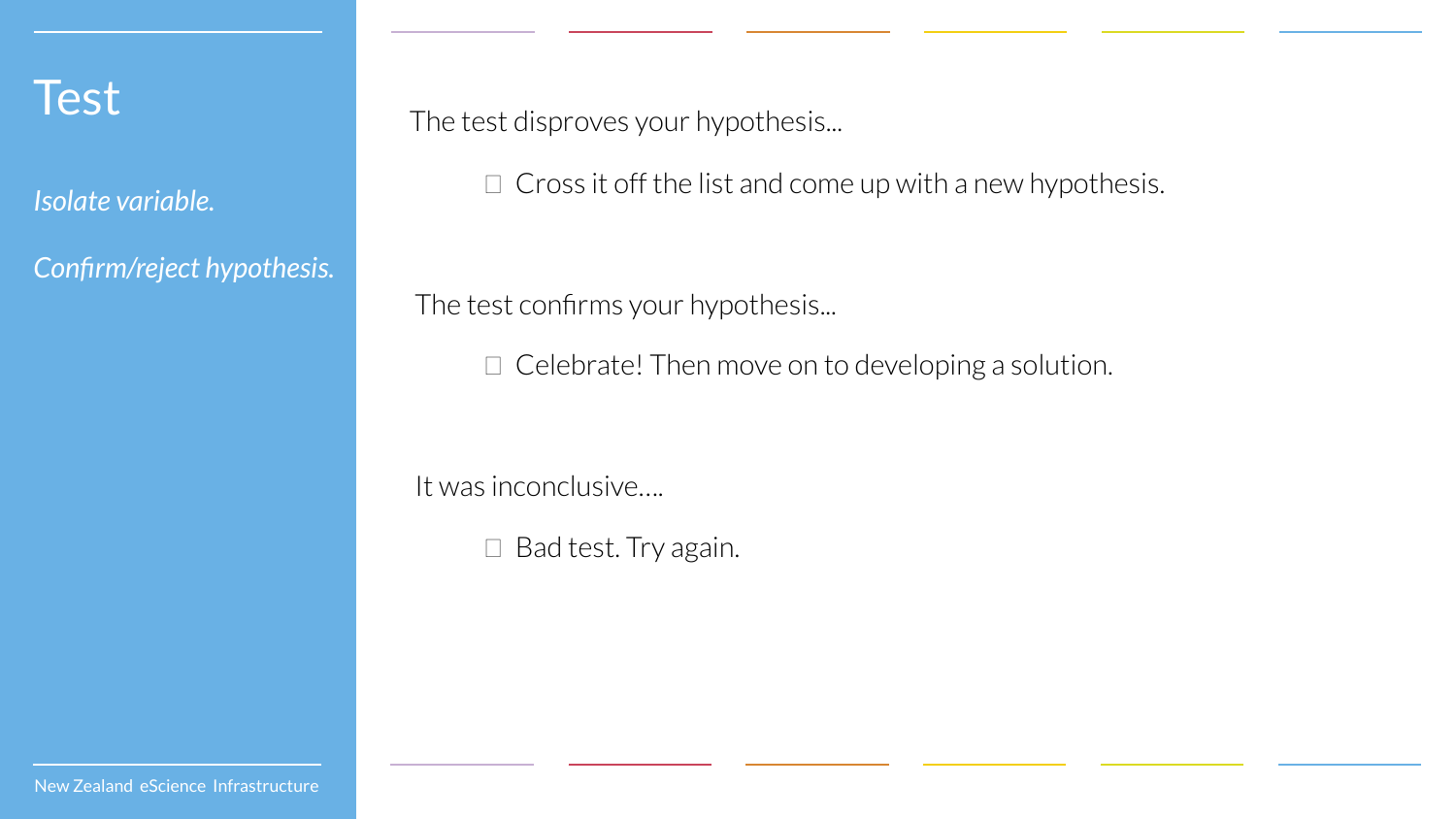| <b>Hypothesis</b>                   | <b>Possible Tests</b>                                                                                                                                                  |
|-------------------------------------|------------------------------------------------------------------------------------------------------------------------------------------------------------------------|
| Something is wrong with my input.   | Use your input somewhere else. (Local machine, VM, coworkers computer).<br>Use a verified input in your workflow.<br>Compare checksums, confirm input isn't corrupted. |
| Something is wrong with MPI.        | Try running the job in serial, or with shared memory.<br>Use a different implementation.<br>Some software will include MPI tests.                                      |
| Memory                              | Try giving more memory, run a profile.<br>Different confiurations,                                                                                                     |
| I think the software is broken      | Check patch notes.<br>Run unit test, or a known input.<br>Try a different version.                                                                                     |
| New Zealand eScience Infrastructure |                                                                                                                                                                        |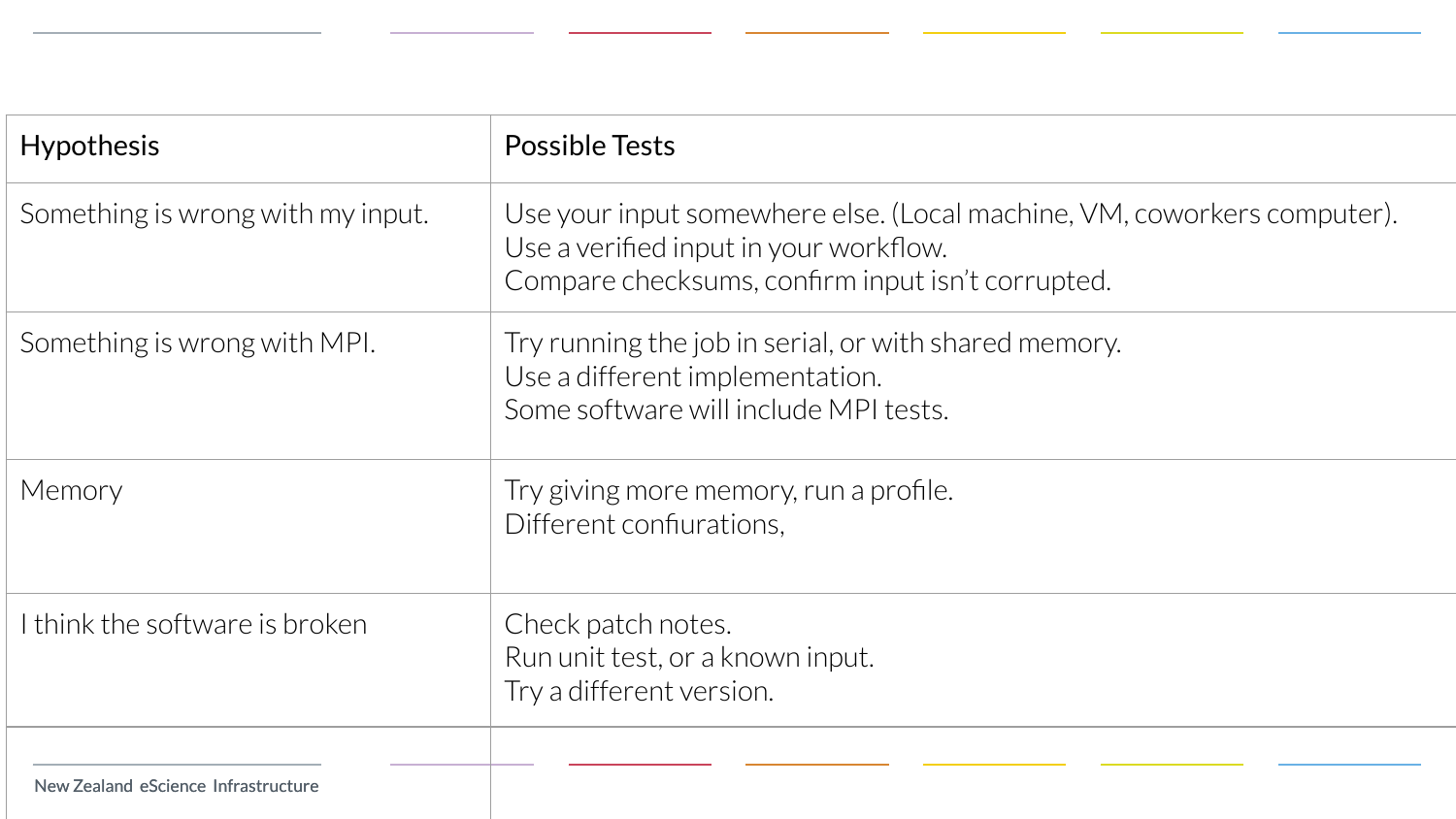## Solution

*Plan and implement solution.*

- Check if a fix already exists.
	- Patch / Updates
	- May have to wait on developer.
- Workaround / Hack
- Keep a copy of the pre-solution version.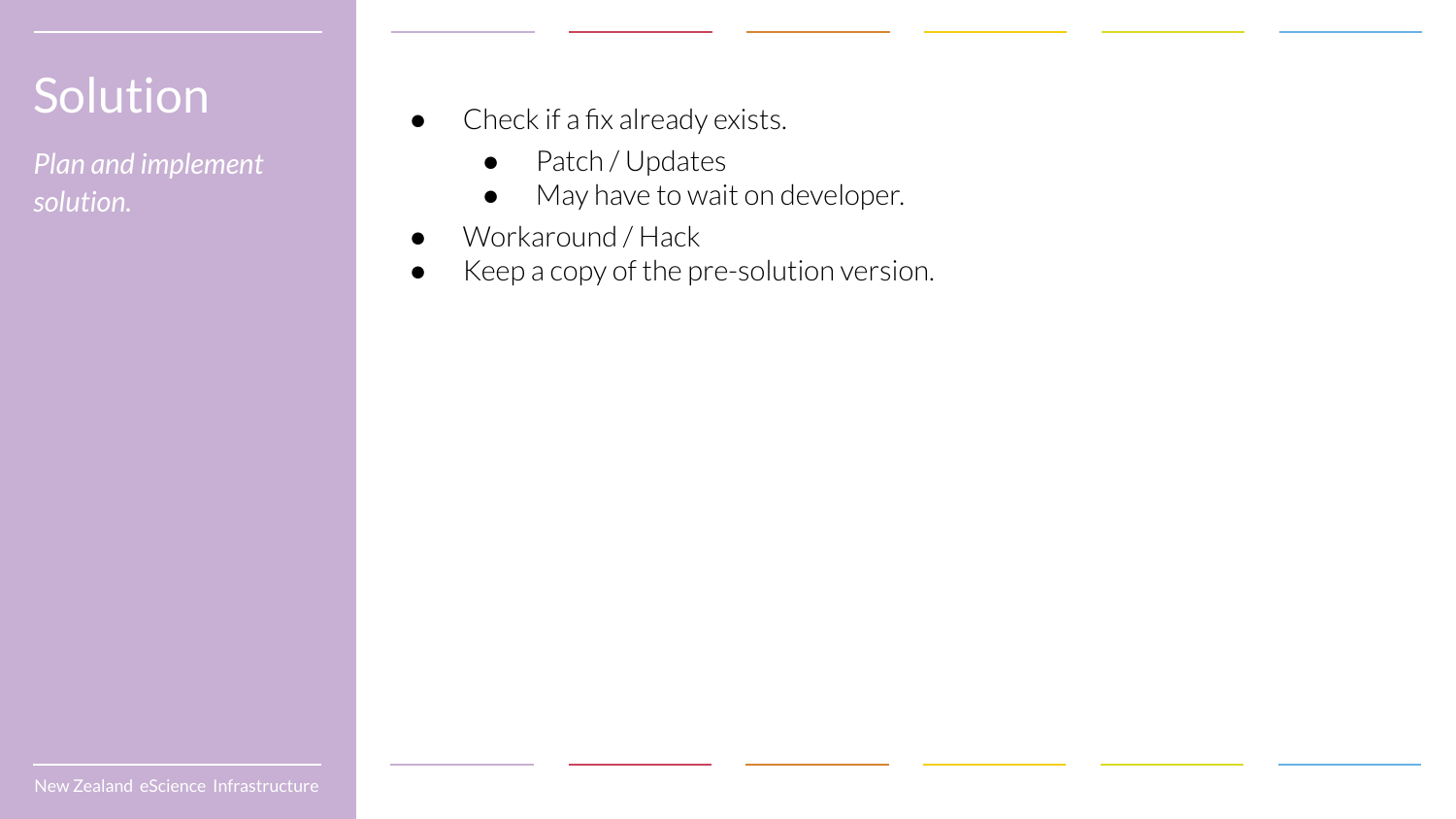## **Verify**

*Confirm fix.*

*Don't assume the problem is fixed because your solution worked in a test environment!*

- Can you reproduce the original error?
- Verify fixed component. (Unit testing)
- Verify fixed component fits into whole. (Integration testing)
- Verify whole (System testing)

If the problem persists…

 $\Box$  Go back and try another solution.

If you run into a *new* problem…

 $\Box$  Identify your new problem.

- Did you correctly assess the root error or are there multiple independent problems?
- Did the job get further than last time, or did it fail at the same point (or earlier)?
- Don't be disheartened, getting a new error is progress!

Everything works!

 $\Box$  Go back and try another solution.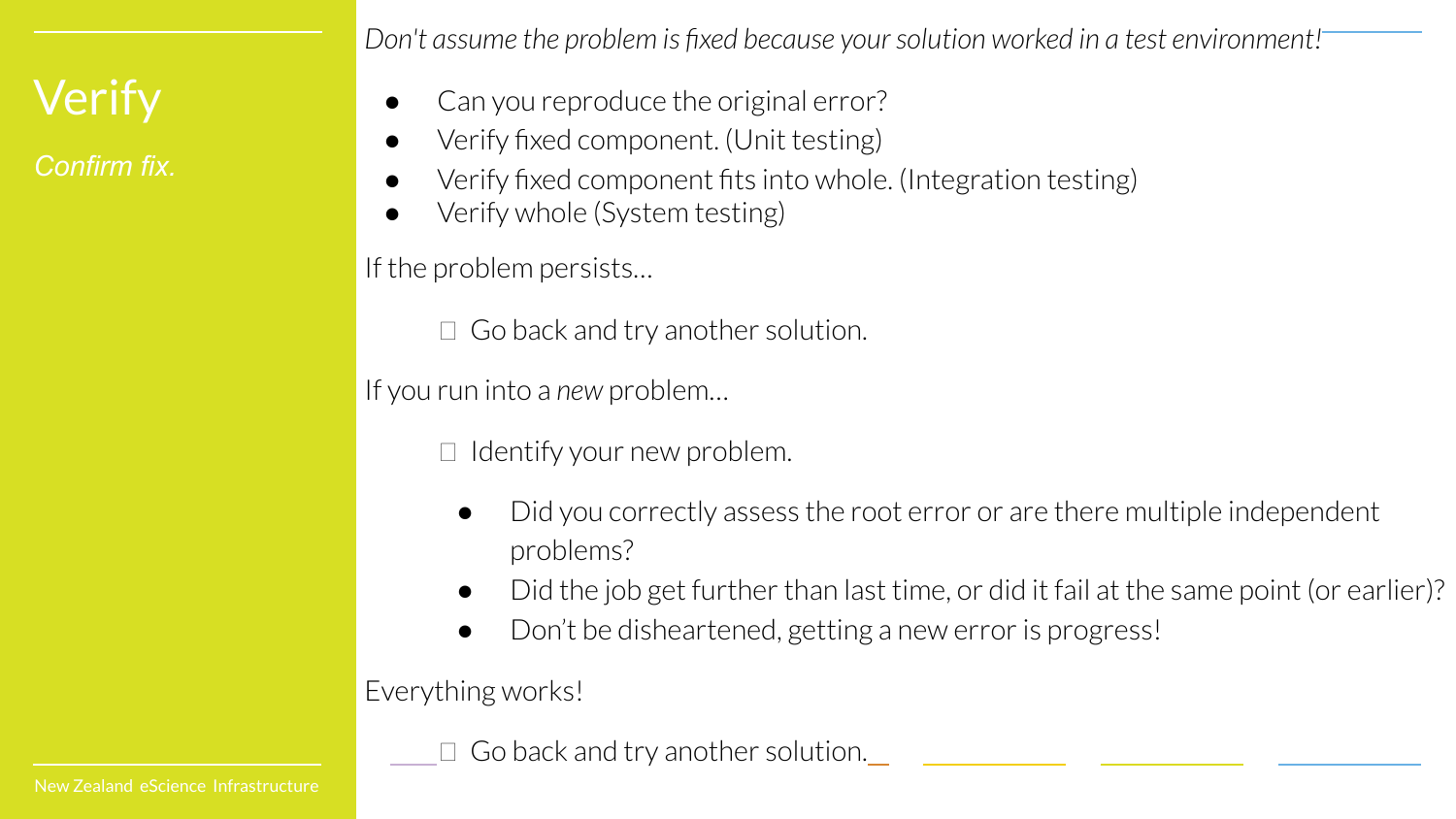### **Document**

*Record your process.*

- Useful for future you if the problem happens again.
- People will like you.
- If the software is open-source, consider submitting a patch to the developers.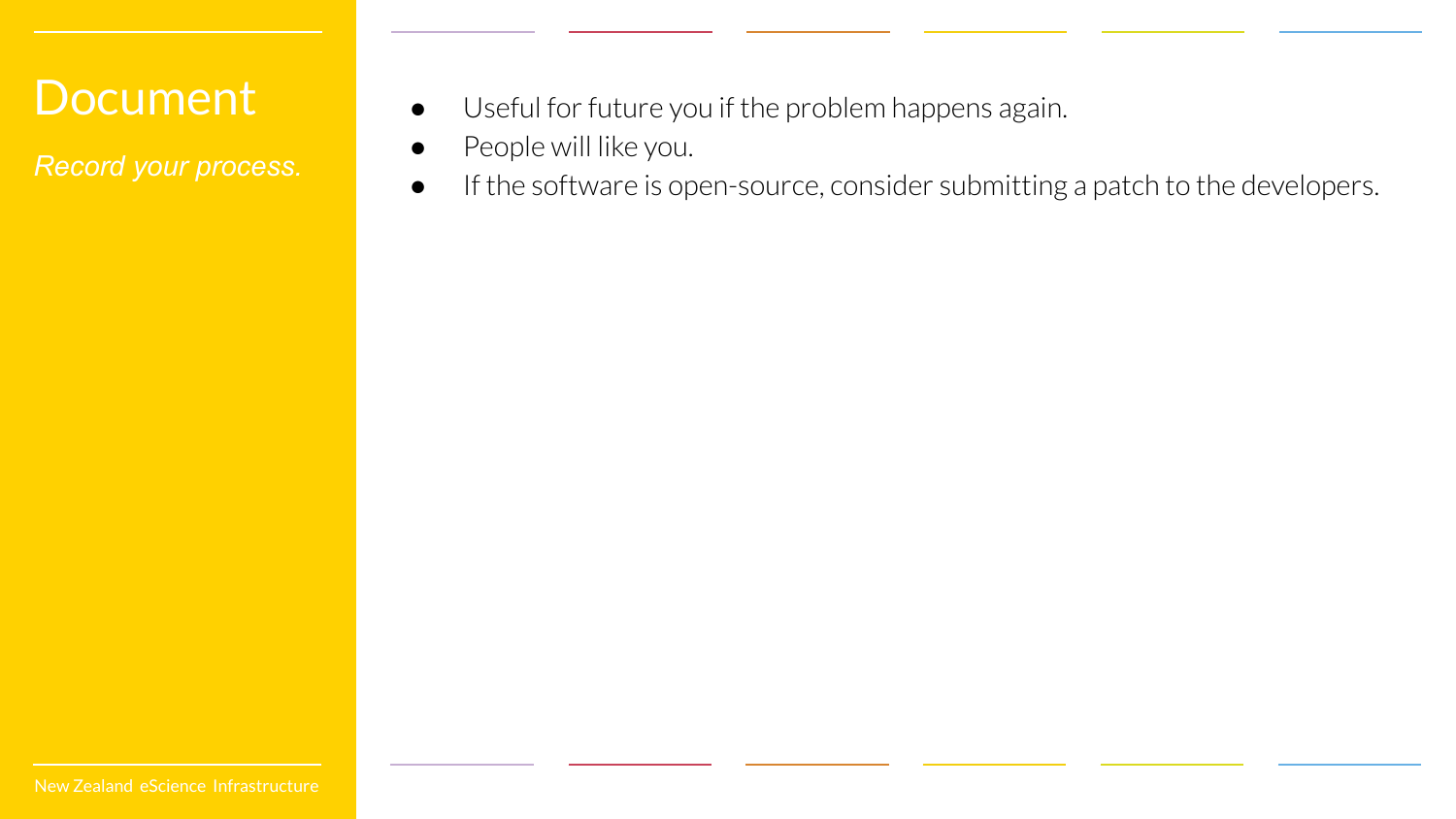

# Getting Help

New Zealand eScience Infrastructure 02/22/2014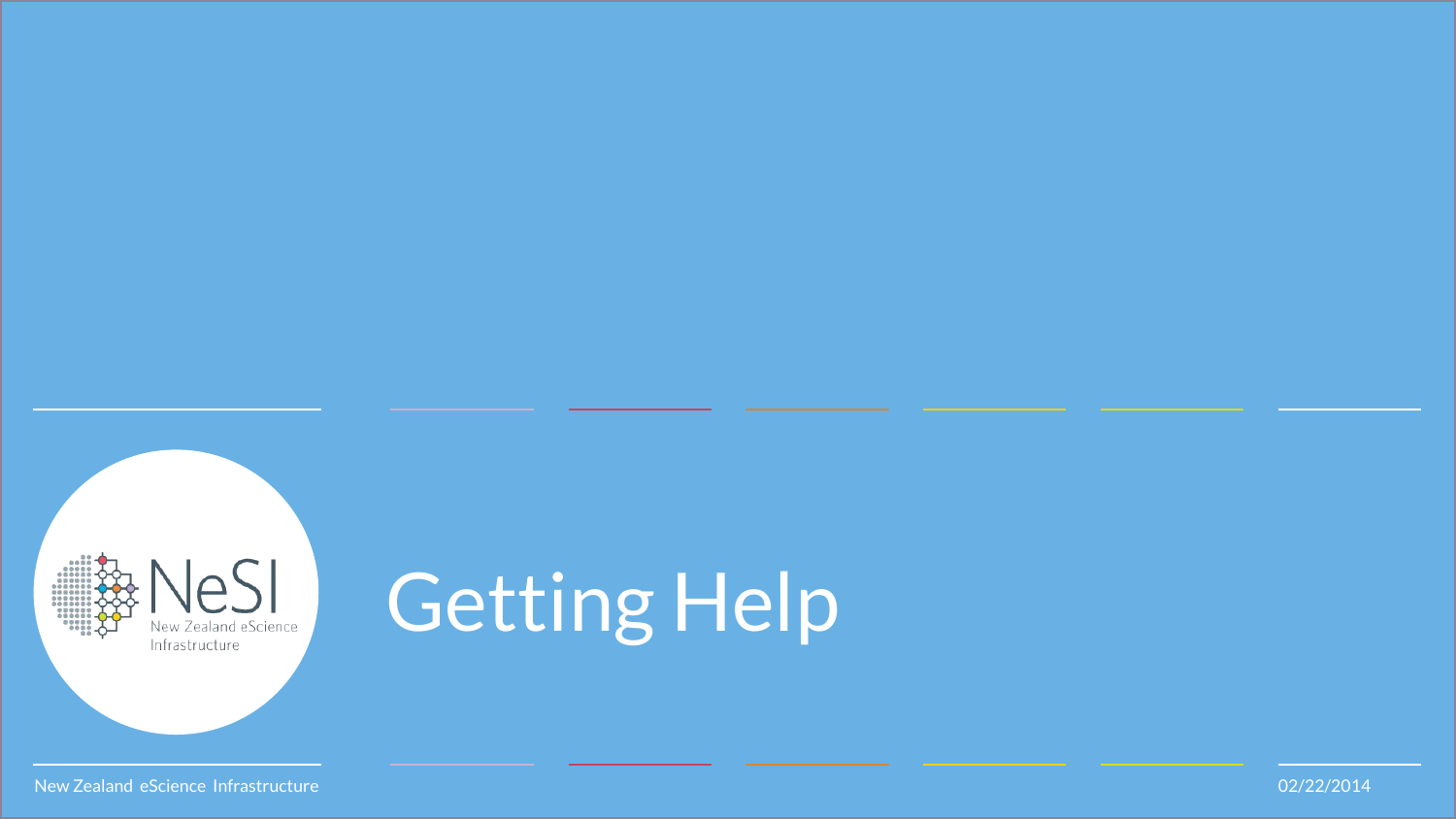### Getting Help

If you are stuck, there is no shame in asking for help! <http://support.nesi.org.nz>

Before you do though:

- Make some effort solving issue yourself.
- Check the NeSI support documentation to see if your issue has already been solved.
- Google it.
- Ask a friend/co-worker.
- Have you attended our introductory workshop?
- The error log doesn't explicitly tell you how to fix the problem.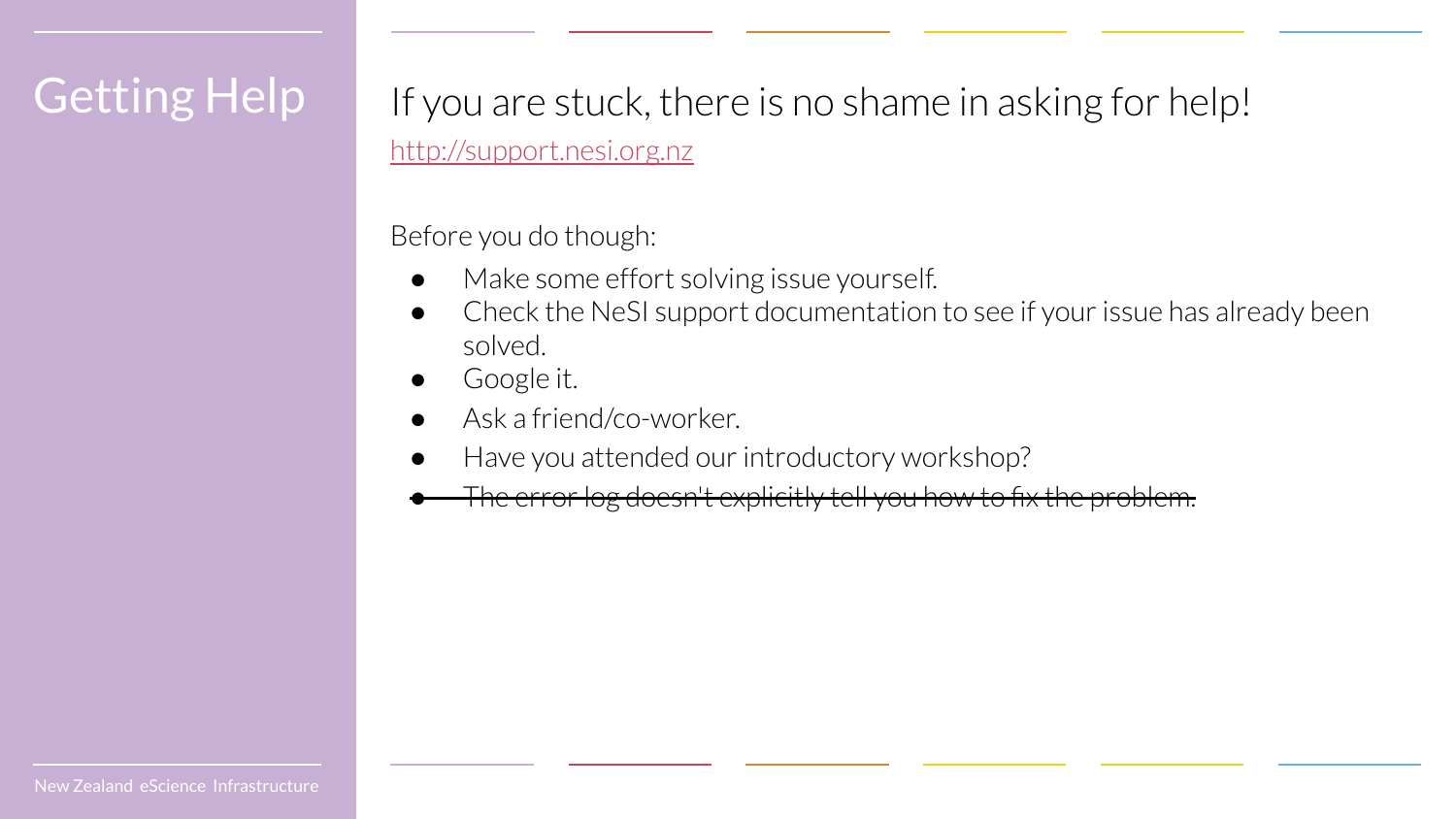### Getting Help

### A good support ticket includes….

- Details about any troubleshooting steps you have tried so-far, and results you obtained.
- Basic context.
- The job ID.
- Path to where your job was running.
- Information we would need to replicate your problem.

**HELP!!!!** 

To nes

I tried to run my code but it did not work!! My submission is due tomorrow and it is VERY IMPORTANT!!

 $......$ 

Don't wait until the last minute. We may not immediately solve your issue!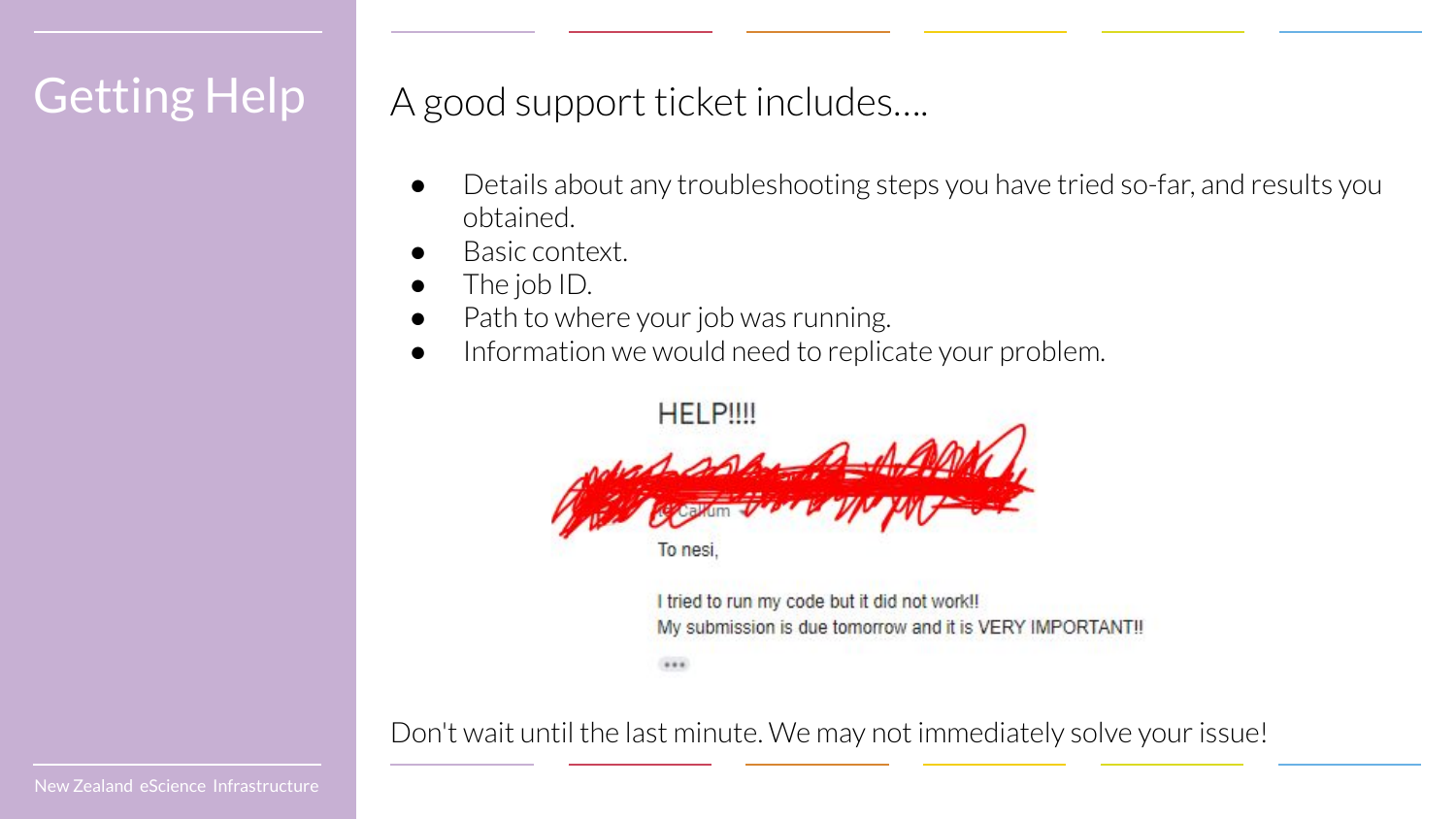## How to Google

- Don't just copy and paste the entire text of your error message, especially if it includes context-specific details like usernames and file paths.
- Include software name.
- $\bullet$  Use the asterix (\*) wild card, especially in place of context-specific text.
- Use "quotes" when pasting error messages into Google search to search for specific phrases.
- Quality resources
	- o StackOverflow.
	- Github
	- Developers documentation / community forums.
	- NeSI documentation.

#### Bad Google:

[error] Project:Sim1, Design:HFSSDesign1-Initial (DrivenTerminal), Failed to check out license 'hfss\_solve'.

#### Better Google:

ANSYS EM "Failed to check out license 'hfss\_solve!"